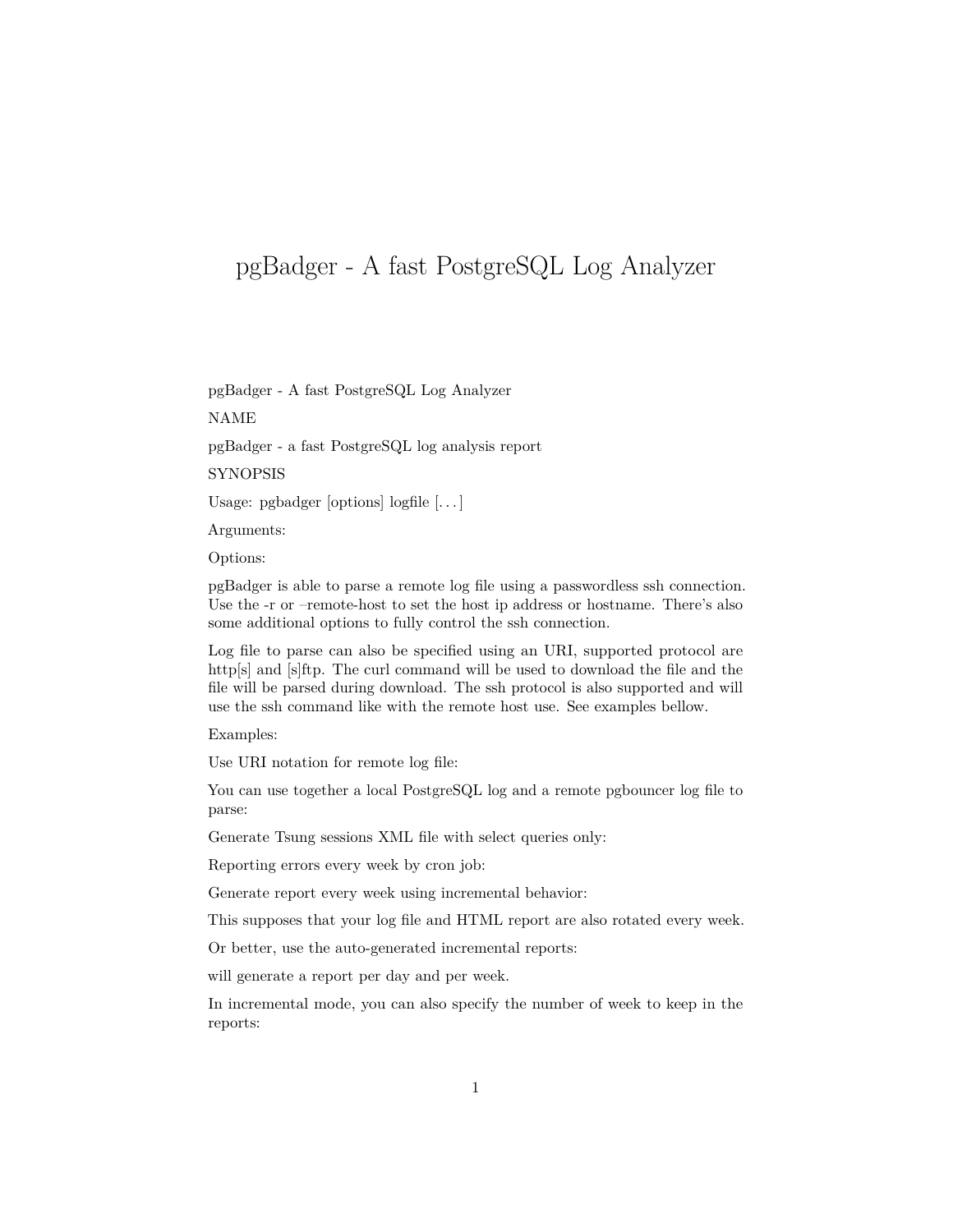If you have a pg\_dump at 23:00 and 13:00 each day during half an hour, you can use pgBadger as follow to exclude these period from the report:

This will help avoid having COPY statements, as generated by pg\_dump, on top of the list of slowest queries. You can also use –exclude-appname "pg\_dump" to solve this problem in a simpler way.

You can also parse journalctl output just as if it was a log file:

or worst, call it from a remote host:

you don't need to specify any log file at command line, but if you have other PostgreSQL log file to parse, you can add them as usual.

To rebuild all incremental html reports after, proceed as follow:

it will also update all resource files (JS and CSS). Use -E or –explode if the reports were built using this option.

pgBadger also support Heroku PostgreSQL logs using logplex format:

this will stream Heroku PostgreSQL log to pgbadger through stdin.

pgBadger can auto detect RDS and cloudwatch PostgreSQL logs using rds format:

CloudSQL Postgresql logs it's fairly normal PostgreSQL log but encapsulated in JSON format. It is auto detected too by pgBagder but in case you need to force the log format, use jsonlog

This is the same than with the jsonlog extension, the json format is different but pgBadger can parse both format.

To create a cumulative report over a month use command:

this will add a link to the month name into the calendar view in incremental reports to look at report for month 2019 May. Use -E or –explode if the reports were built using this option.

## DESCRIPTION

pgBadger is a PostgreSQL log analyzer built for speed providing fully detailed reports based on your PostgreSQL log files. It's a small standalone Perl script that outperforms any other PostgreSQL log analyzer.

It is written in pure Perl and uses a JavaScript library (flotr2) to draw graphs so that you don't need to install any additional Perl modules or other packages. Furthermore, this library gives us more features such as zooming. pgBadger also uses the Bootstrap JavaScript library and the FontAwesome webfont for better design. Everything is embedded.

pgBadger is able to autodetect your log file format (syslog, stderr, csvlog or jsonlog) if the file is long enough. It is designed to parse huge log files as well as compressed files. Supported compressed format are gzip, bzip2, lz4, xz, zip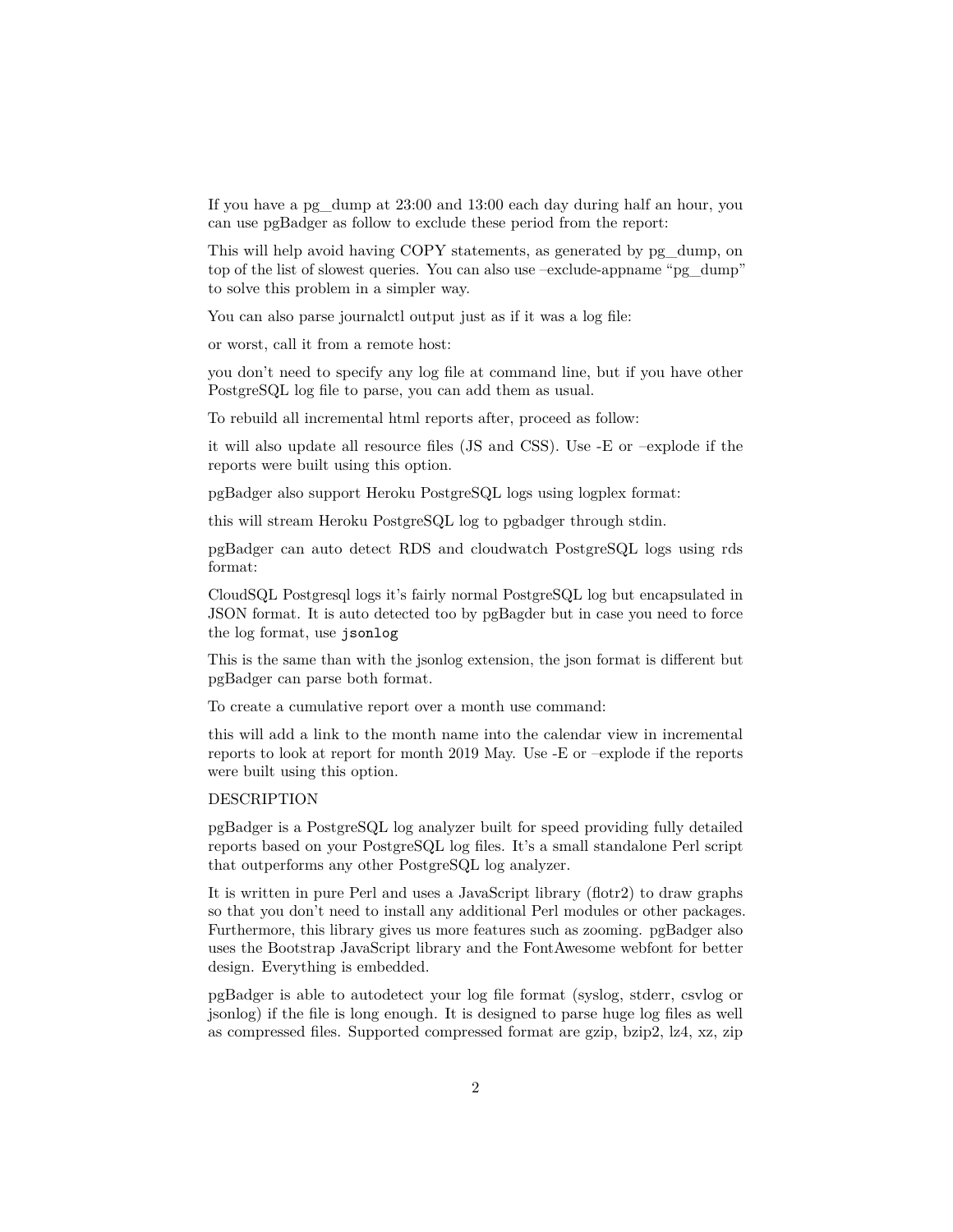and zstd. For the xz format you must have an xz version upper than 5.05 that supports the –robot option. In order pgbadger determine uncompressed file size with lz4, file must be compressed with –content-size option. For the complete list of features see below.

All charts are zoomable and can be saved as PNG images.

You can also limit pgBadger to only report errors or remove any part of the report using command line options.

pgBadger supports any custom format set into the log\_line\_prefix directive of your postgresql.conf file as long as it at least specify the %t and %p patterns.

pgBadger allows parallel processing of a single log file or multiple files through the use of the -j option specifying the number of CPUs.

If you want to save system performance you can also use log\_duration instead of log\_min\_duration\_statement to have reports on duration and number of queries only.

# FEATURE

pgBadger reports everything about your SQL queries:

The following reports are also available with hourly charts divided into periods of five minutes:

There are also some pie charts about distribution of:

All charts are zoomable and can be saved as PNG images. SQL queries reported are highlighted and beautified automatically.

pgBadger is also able to parse PgBouncer log files and to create the following reports:

You can also have incremental reports with one report per day and a cumulative report per week. Two multiprocess modes are available to speed up log parsing, one using one core per log file, and the second using multiple cores to parse a single file. These modes can be combined.

Histogram granularity can be adjusted using the -A command line option. By default they will report the mean of each top queries/errors occurring per hour, but you can specify the granularity down to the minute.

pgBadger can also be used in a central place to parse remote log files using a passwordless SSH connection. This mode can be used with compressed files and in the multiprocess per file mode (-J) but can not be used with the CSV log format.

# REQUIREMENT

pgBadger comes as a single Perl script - you do not need anything other than a modern Perl distribution. Charts are rendered using a JavaScript library so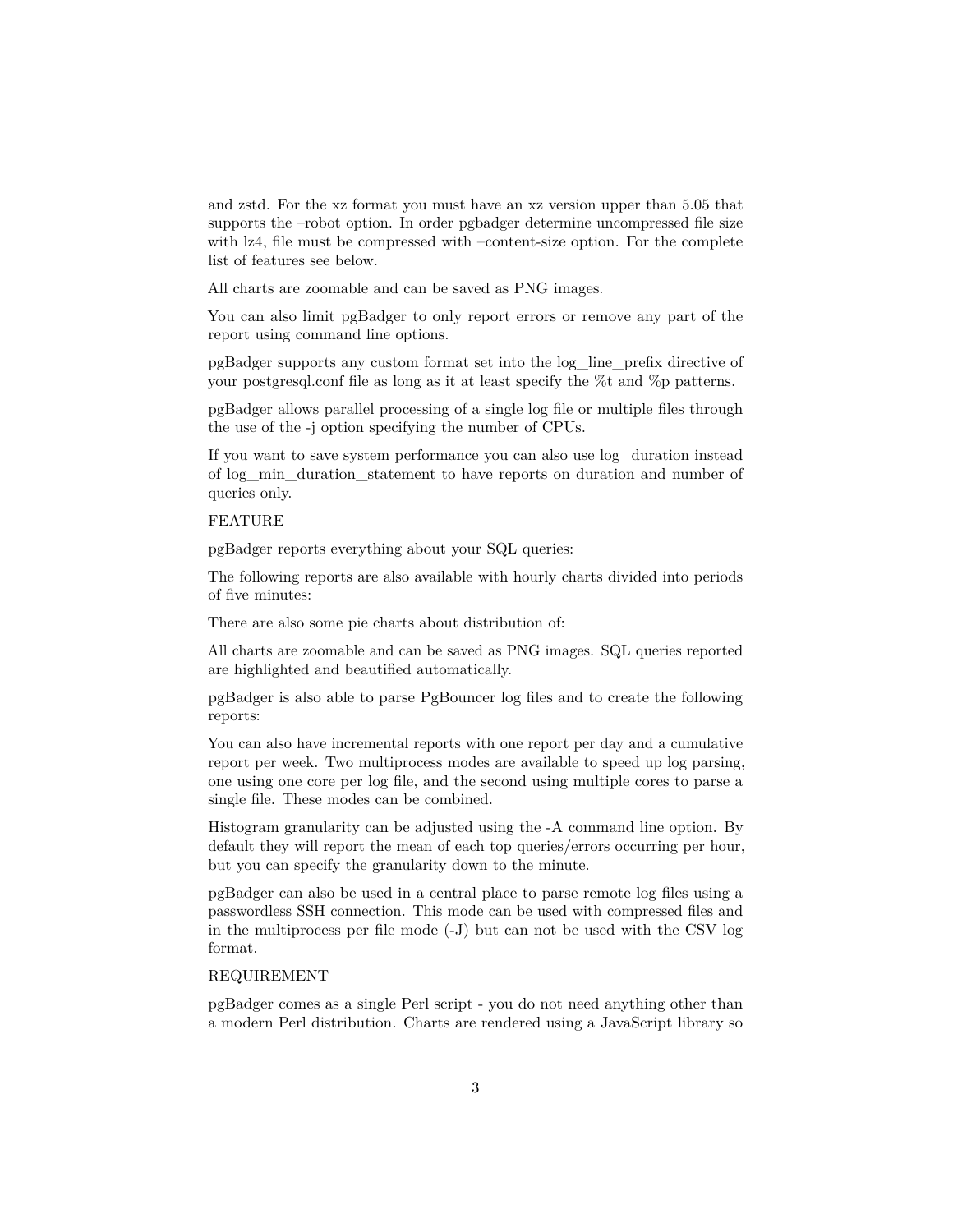you don't need anything other than a web browser. Your browser will do all the work.

If you planned to parse PostgreSQL CSV log files you might need some Perl Modules:

This module is optional, if you don't have PostgreSQL log in the CSV format you don't need to install it.

If you want to export statistics as JSON file you need an additional Perl module:

This module is optional, if you don't select the json output format you don't need to install it. You can install it on a Debian like system using:

and in RPM like system using:

Compressed log file format is autodetected from the file extension. If pgBadger find a gz extension it will use the zcat utility, with a bz2 extension it will use bzcat, with lz4 it will use lz4cat, with zst it will use zstdcat and if the file extension is zip or xz then the unzip or xz utilities will be used.

If those utilities are not found in the PATH environment variable then use the –zcat command line option to change this path. For example:

By default pgBadger will use the zcat, bzcat, lz4cat, zstdcat and unzip utilities following the file extension. If you use the default autodetection compress format you can mixed gz, bz2, lz4, xz, zip or zstd files. Specifying a custom value to –zcat option will remove this feature of mixed compressed format.

Note that multiprocessing can not be used with compressed files or CSV files as well as under Windows platform.

#### INSTALLATION

Download the tarball from GitHub and unpack the archive as follow:

This will copy the Perl script pgbadger to /usr/local/bin/pgbadger by default and the man page into /usr/local/share/man/man1/pgbadger.1. Those are the default installation directories for 'site' install.

If you want to install all under /usr/ location, use INSTALLDIRS='perl' as an argument of Makefile.PL. The script will be installed into /usr/bin/pgbadger and the manpage into /usr/share/man/man1/pgbadger.1.

For example, to install everything just like Debian does, proceed as follows:

By default INSTALLDIRS is set to site.

## POSTGRESQL CONFIGURATION

You must enable and set some configuration directives in your postgresql.conf before starting.

You must first enable SQL query logging to have something to parse: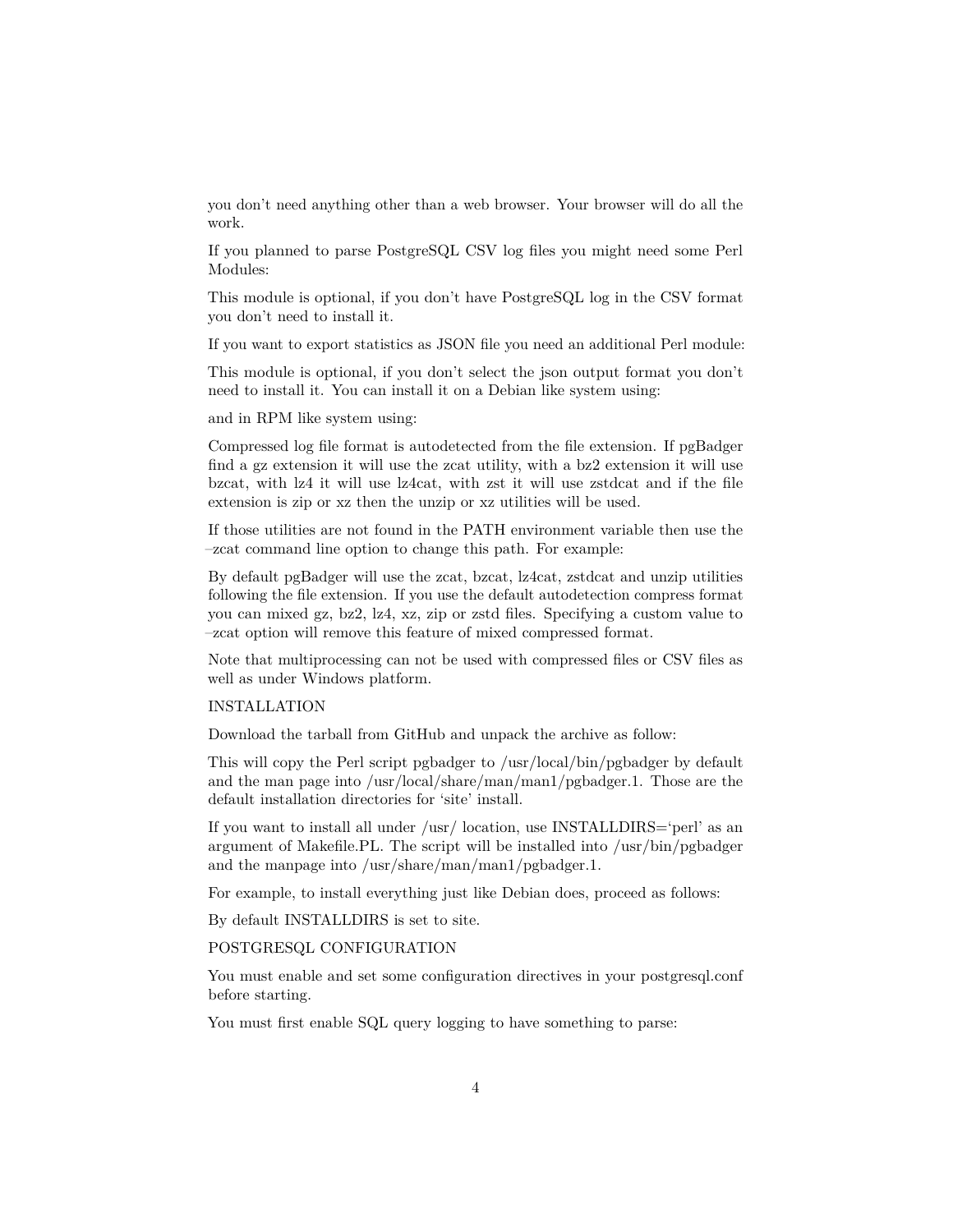Here every statement will be logged, on a busy server you may want to increase this value to only log queries with a longer duration. Note that if you have log\_statement set to 'all' nothing will be logged through the log min duration statement directive. See the next chapter for more information.

pgBadger supports any custom format set into the log\_line\_prefix directive of your postgresql.conf file as long as it at least specify a time escape sequence (%t,  $\%$ m or  $\%$ n) and the process related escape sequence ( $\%$ p or  $\%$ c).

For example, with 'stderr' log format, log line prefix must be at least:

Log line prefix could add user, database name, application name and client ip address as follows:

or for syslog log file format:

Log line prefix for stderr output could also be:

or for syslog output:

You need to enable other parameters in postgresql.conf to get more information from your log files:

Do not enable log statement as its log format will not be parsed by pgBadger.

Of course your log messages should be in English with or without locale support:

pgBadger parser do not support other locale like 'fr\_FR.UTF-8' for example.

#### LOG STATEMENTS

Considerations about log\_min\_duration\_statement, log\_duration and log\_statement configuration directives.

If you want the query statistics to include the actual query strings, you must set log\_min\_duration\_statement to 0 or more milliseconds.

If you just want to report duration and number of queries and don't want all details about queries, set log\_min\_duration\_statement to -1 to disable it and enable log\_duration in your postgresql.conf file. If you want to add the most common request report you can either choose to set log\_min\_duration\_statement to a higher value or choose to enable log\_statement.

Enabling log\_min\_duration\_statement will add reports about slowest queries and queries that took up the most time. Take care that if you have log\_statement set to 'all' nothing will be logged with log min duration statement.

Warning: Do not enable both log min duration statement, log duration and log\_statement all together, this will result in wrong counter values. Note that this will also increase drastically the size of your log. log min duration statement should always be preferred.

# PARALLEL PROCESSING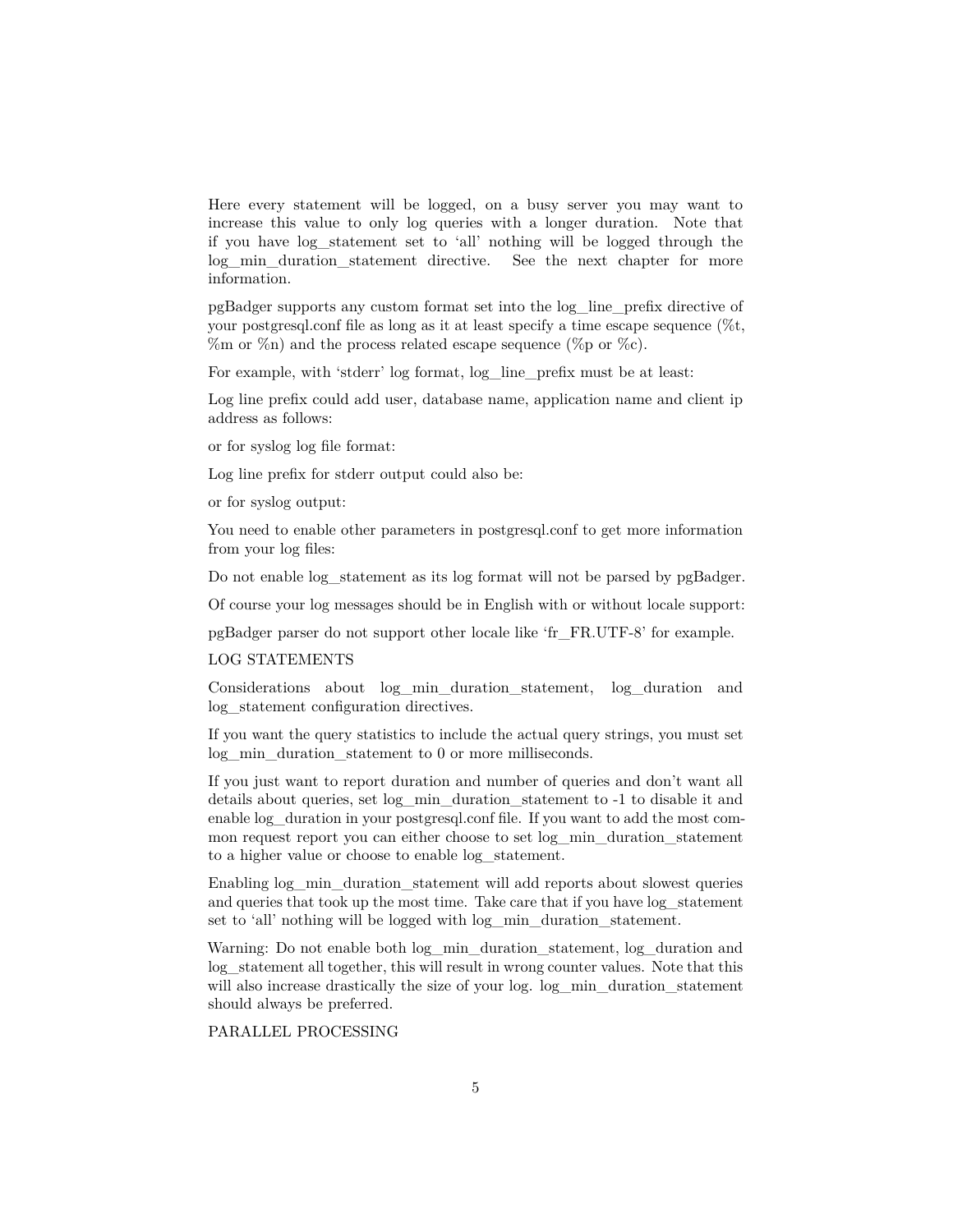To enable parallel processing you just have to use the -j N option where N is the number of cores you want to use.

pgBadger will then proceed as follow:

With that method, at start/end of chunks pgBadger may truncate or omit a maximum of N queries per log file which is an insignificant gap if you have millions of queries in your log file. The chance that the query that you were looking for is lost is near 0, this is why I think this gap is livable. Most of the time the query is counted twice but truncated.

When you have many small log files and many CPUs it is speedier to dedicate one core to one log file at a time. To enable this behavior you have to use option -J N instead. With 200 log files of 10MB each the use of the -J option starts being really interesting with 8 Cores. Using this method you will be sure not to lose any queries in the reports.

Here is a benchmark done on a server with 8 CPUs and a single file of 9.5GB.

With 200 log files of 10MB each, so 2GB in total, the results are slightly different:

So it is recommended to use -j unless you have hundreds of small log files and can use at least 8 CPUs.

IMPORTANT: when you are using parallel parsing pgBadger will generate a lot of temporary files in the /tmp directory and will remove them at the end, so do not remove those files unless pgBadger is not running. They are all named with the following template tmp\_pgbadgerXXXX.bin so they can be easily identified.

#### INCREMENTAL REPORTS

pgBadger includes an automatic incremental report mode using option -I or –incremental. When running in this mode, pgBadger will generate one report per day and a cumulative report per week. Output is first done in binary format into the mandatory output directory (see option -O or –outdir), then in HTML format for daily and weekly reports with a main index file.

The main index file will show a dropdown menu per week with a link to each week report and links to daily reports of each week.

For example, if you run pgBadger as follows based on a daily rotated file:

you will have all daily and weekly reports for the full running period.

In this mode pgBadger will create an automatic incremental file in the output directory, so you don't have to use the -l option unless you want to change the path of that file. This means that you can run pgBadger in this mode each day on a log file rotated each week, and it will not count the log entries twice.

To save disk space you may want to use the -X or –extra-files command line option to force pgBadger to write JavaScript and CSS to separate files in the output directory. The resources will then be loaded using script and link tags.

Rebuilding reports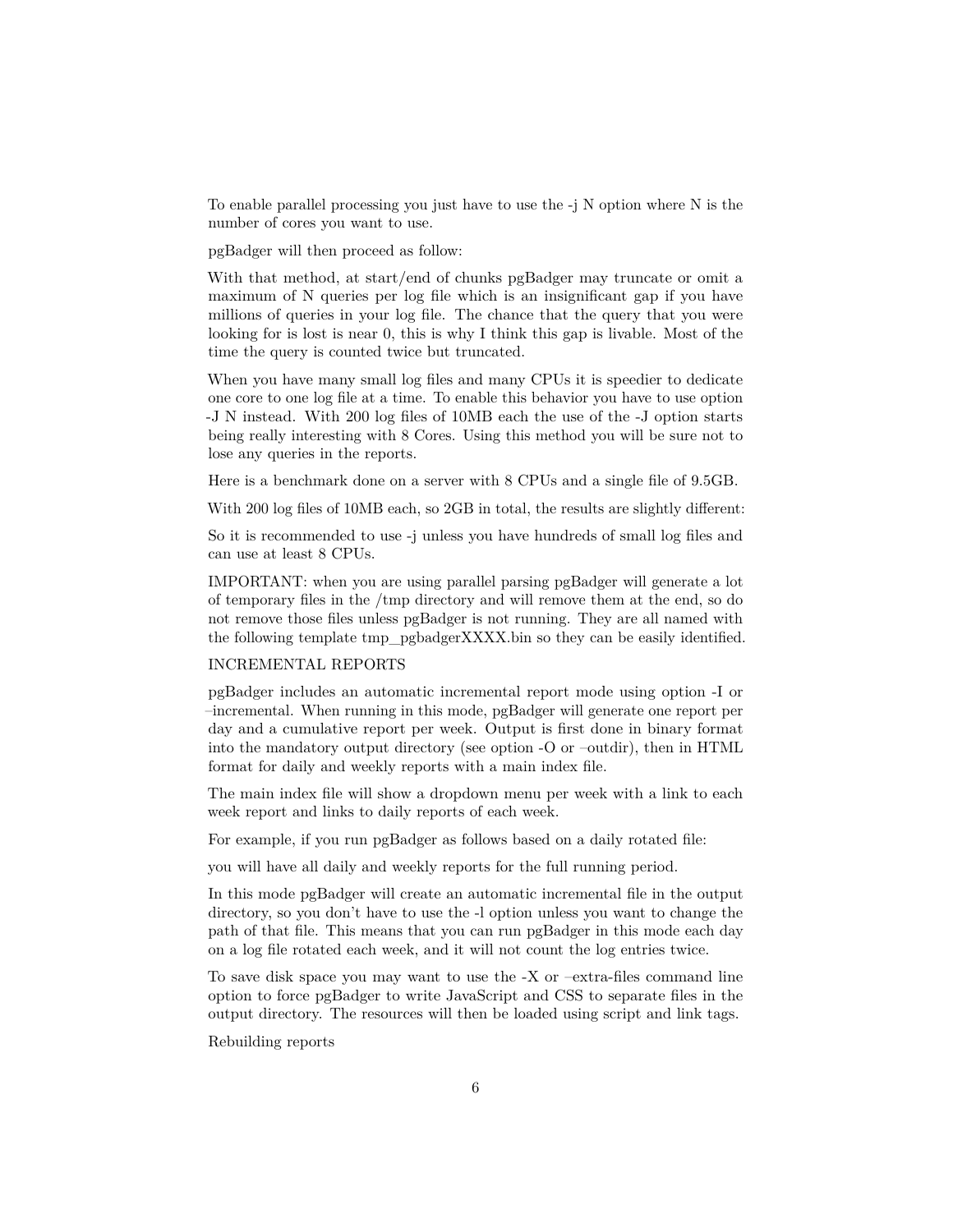Incremental reports can be rebuilt after a pgbadger report fix or a new feature to update all HTML reports. To rebuild all reports where a binary file is still present proceed as follow:

it will also update all resource files (JS and CSS). Use -E or –explode if the reports were built using this option.

Monthly reports

By default pgBadger in incremental mode only computes daily and weekly reports. If you want monthly cumulative reports you will have to use a separate command to specify the report to build. For example to build a report for August 2019:

this will add a link to the month name into the calendar view of incremental reports to look at monthly report. The report for a current month can be run every day it is entirely rebuilt each time. The monthly report is not built by default because it could take lot of time following the amount of data.

If reports were built with the per database option  $(-E \mid -exp$  lode) it must be used too when calling pgbadger to build monthly report:

This is the same when using the rebuild option ( -R | –rebuild ).

## BINARY FORMAT

Using the binary format it is possible to create custom incremental and cumulative reports. For example, if you want to refresh a pgBadger report each hour from a daily PostgreSQL log file, you can proceed by running each hour the following commands:

to generate the incremental data files in binary format. And to generate the fresh HTML report from that binary file:

Or as another example, if you generate one log file per hour and you want reports to be rebuilt each time the log file is rotated, proceed as follows:

When you want to refresh the HTML report, for example each time after a new binary file is generated, just do the following:

Adjust the commands to suit your particular needs.

JSON FORMAT

JSON format is good for sharing data with other languages, which makes it easy to integrate pgBadger result into other monitoring tools like Cacti or Graphite.

# AUTHORS

pgBadger is an original work from Gilles Darold.

The pgBadger logo is an original creation of Damien Cazeils.

The pgBadger v4.x design comes from the "Art is code" company.

This web site is a work of Gilles Darold.